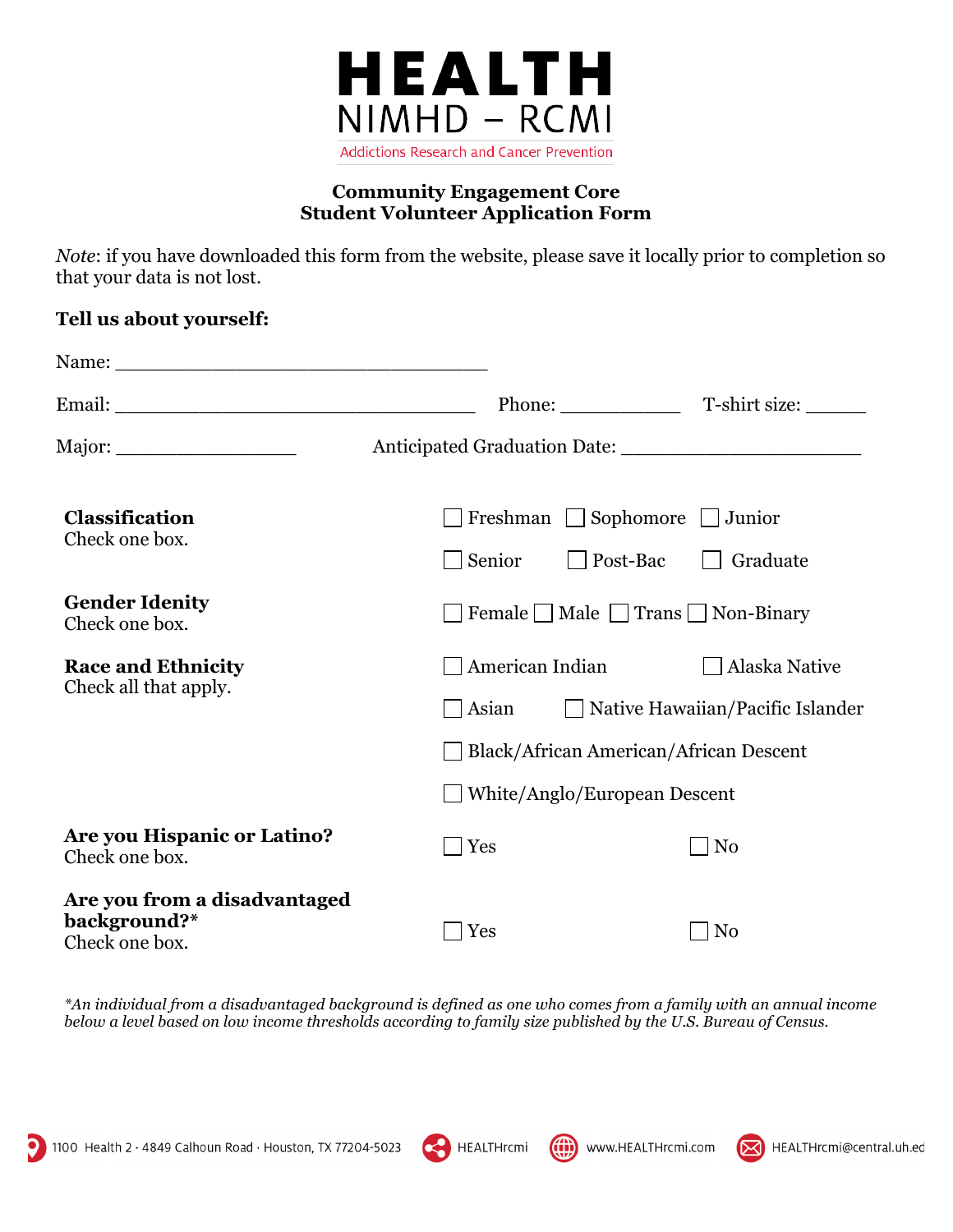How did you hear about this opportunity?

Flyer Student Organization Faculty Referral

HEALTHrcmi Website Friend Other

Please describe any prior volunteer or work experience on research projects or in the community.

Please list any skills that may be particularly helpful (e.g., language skills, research protocols, software expertise, etc.)?

Please provide any additional information that you believe may be useful in evaluating your application.

## **Tell us about the experience you are seeking:**

How long are you interested in volunteering? If for a semester, please indicate which semester/s.

How many hours per week are you available to volunteer?

Do you intend to receive semester hours of credit (up to 3) for your time at the Center?

 $Yes$  No

Will your volunteer hours otherwise fulfill a course requirement? If so, please provide a link to more information about such course requirement.